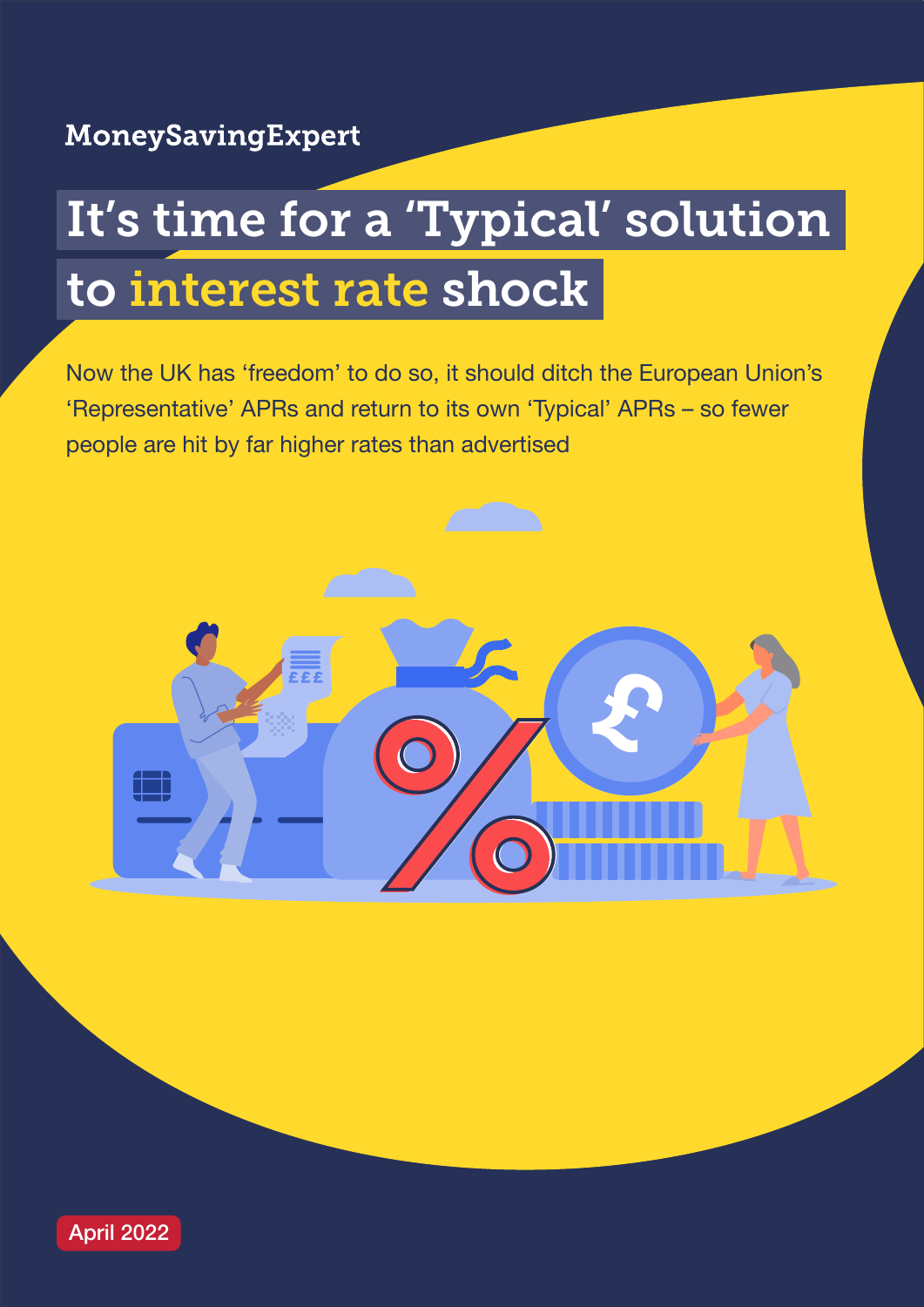### About [MoneySavingExpert.com](http://www.moneysavingexpert.com)

[MoneySavingExpert.com](http://www.moneysavingexpert.com) is the UK's biggest consumer website dedicated to saving people money on anything and everything by finding the best deals, beating the system and campaigning for financial justice. Founded by Martin Lewis in 2003, it's based on detailed journalistic research and cutting edge tools, and has one of the UK's top 10 social networking communities. Around 8.2 million people have optedin to receive the weekly MSE's Money Tips email, and MoneySavingExpert.com has more than 13.5 million unique monthly site users who visit more than 23.5 million times a month, including the MSE Forum, which has more than 2 million registered users.

In the event of any queries, please contact the campaigns team: [campaigns@moneysavingexpert.com](mailto:campaigns%40moneysavingexpert.com?subject=)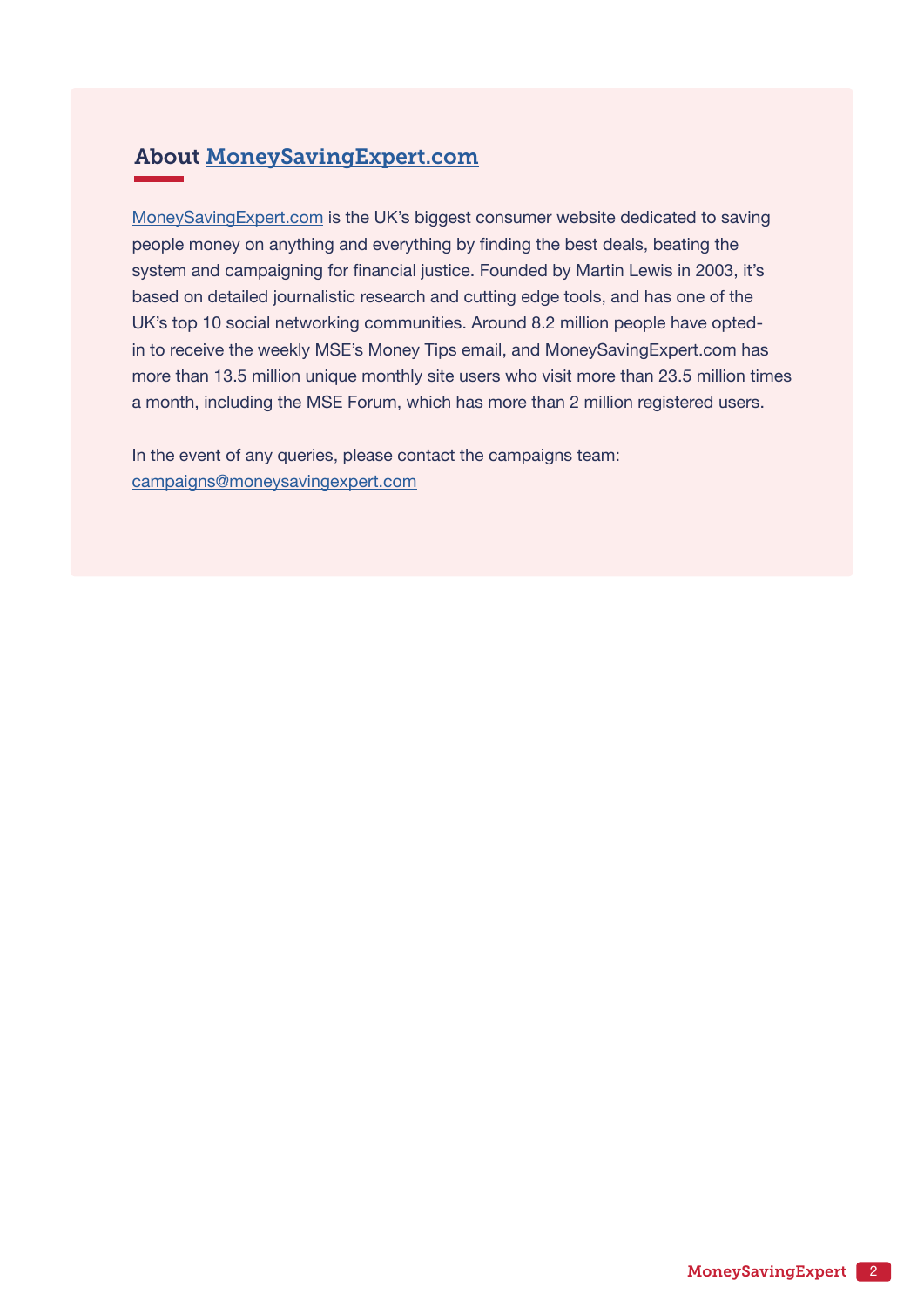## **Contents**

| Introduction by Martin Lewis, MoneySavingExpert.com Founder & Chair | 04 |
|---------------------------------------------------------------------|----|
| What are Representative and Typical APRs?                           | 06 |
| <b>Problems with Representative APRs</b>                            | 07 |
| <b>Consumer experiences with Representative APRs</b>                | 11 |
| Recommendations: the changes needed                                 | 14 |
| Conclusion                                                          | 18 |
| Annex: further consumer case studies                                | 19 |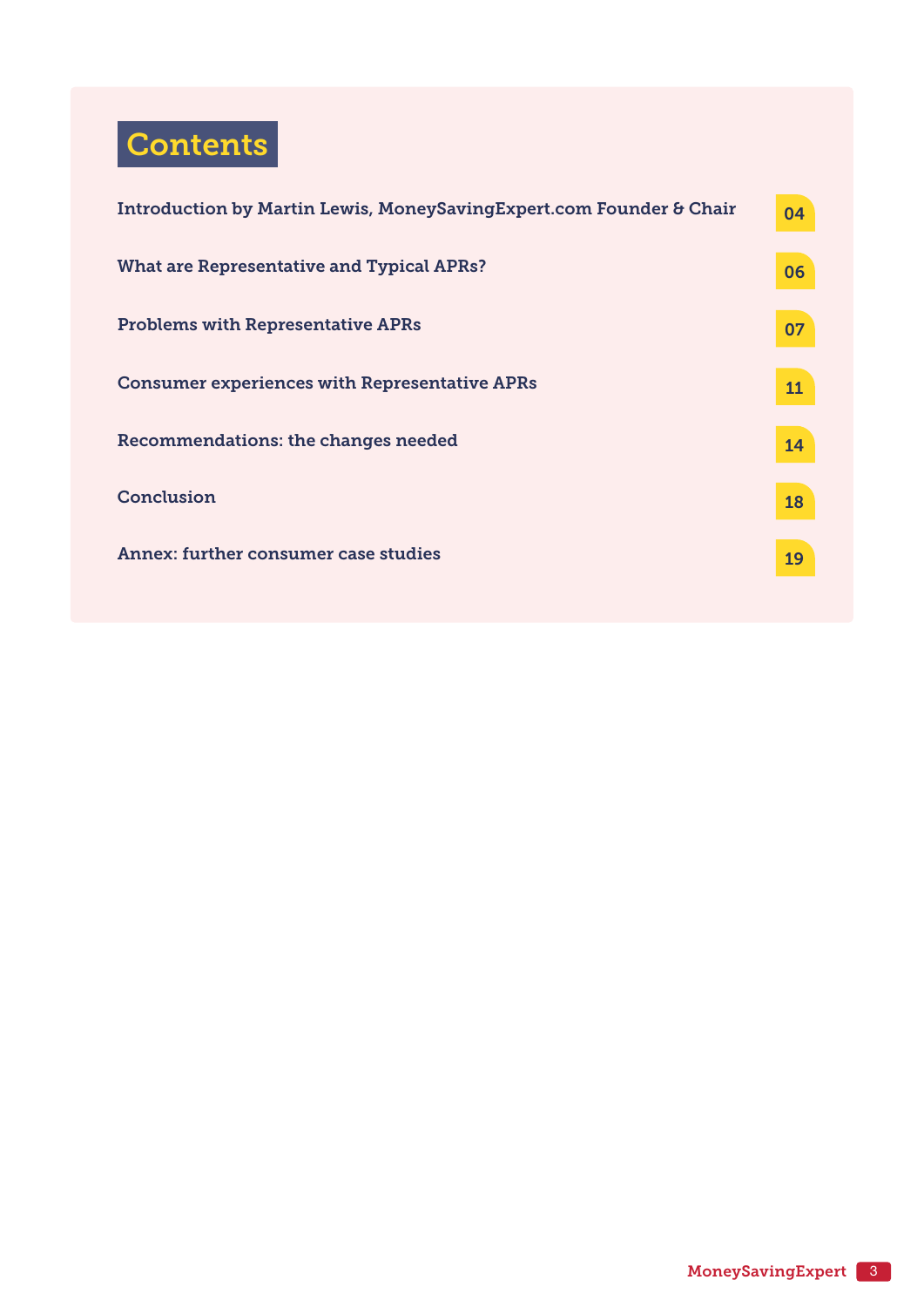## <span id="page-3-0"></span>Introduction by Martin Lewis, MoneySavingExpert.com Founder & Chair



For years credit applications have been inherently anti-competitive. The only way to find out what rate you'll be charged is to apply – yet that marks your credit file –

likely reducing your ability to get credit elsewhere if the rate offered isn't good enough.

Then it got worse. In April 2011, the UK moved from a 'Typical' APR rate regime for loans, credit cards and more, which means 66% of accepted customers need be given the advertised rate, to 'Representative' rates – where now only 51% must.

The change was brought in to homogenise rules across the European Union (EU) – though even back then I remember questions over whether it was truly legally necessary.

That was a bad outcome. When people apply for debt, they usually apply based on the advertised rate. The fact a huge number of people can be accepted but charged more is demoralising and dangerous. And staggeringly, there is no cap on what they can be charged.

This is a particular problem, as lenders tend to make most of the profit from the tail, those that get charged a higher rate – often those with weaker finances.

Now the UK is no longer part of the EU these rules no longer need apply, and we have the 'freedom' to return to – at the very least – the old Typical rates. That would mean more people get the rate they expect. And with a new Brexit Opportunities Minister in place, this seems the right time to push for the change.

And it's needed. Our new research shows that in the last three years, among those who know the details of their experiences:

- 40% of **personal loan applicants** have been offered a higher rate than advertised - 28% of **credit card applicants** have had the same experience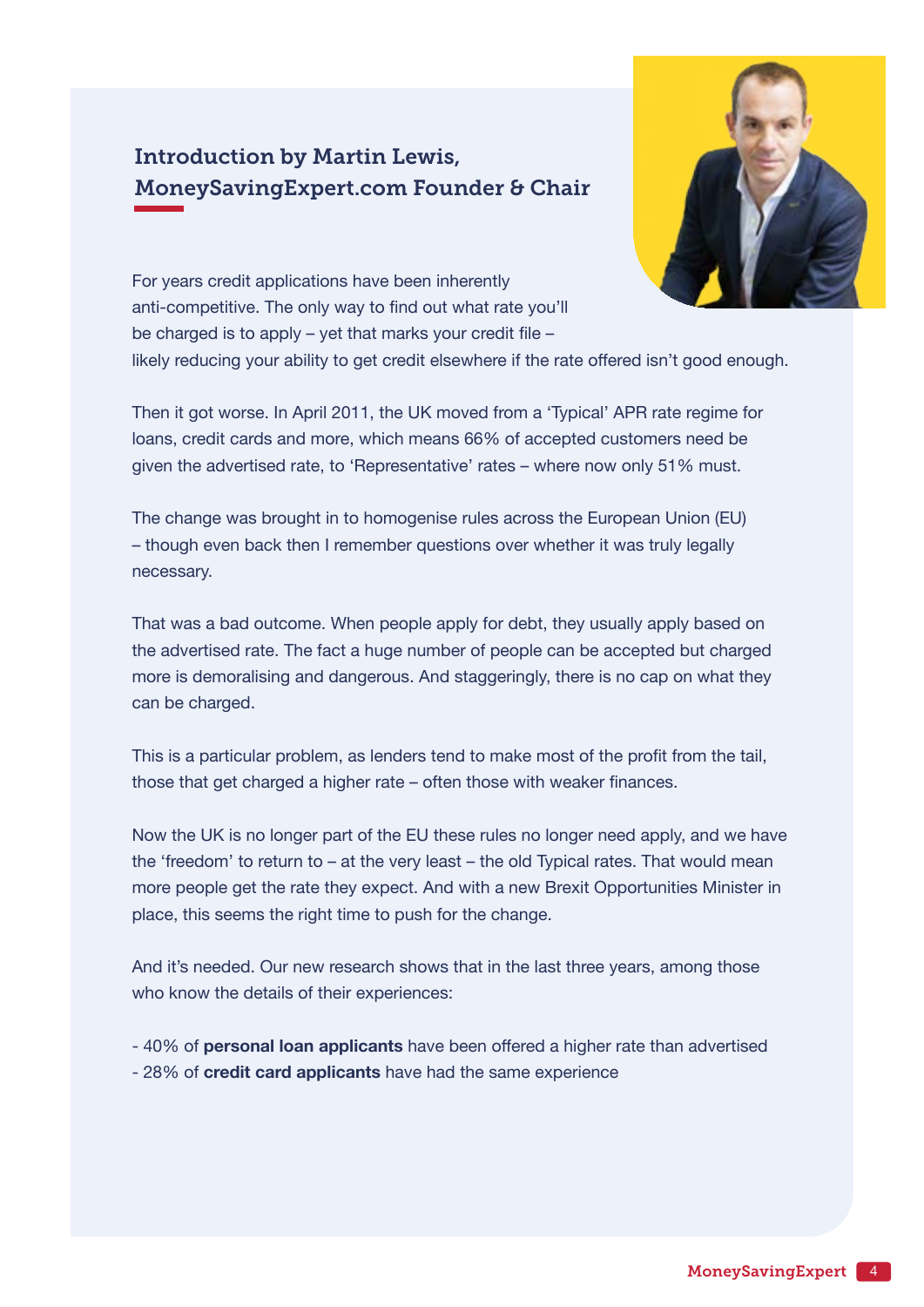Many of those offered a higher rate under the Representative APR regime only found out about this after submitting a full application. That means many of those offered higher rates may feel forced to accept the offer, or instead be left with unnecessary marks on their credit files should they reject it.

Being offered a higher rate can negatively impact consumers' financial and emotional wellbeing too.

- Over 40% of those offered a **higher loan rate** since 2011 said this had a negative impact on both their financial and emotional wellbeing; the same can be said for 35% of those offered a **higher credit card rate**.

*As one survey respondent told us, "[Credit card rate was] 10% higher than advertised! …I felt out of options and cornered. The overall experience made me feel anxious and not good."*

The whole system needs an overhaul. We will be submitting this report to the Treasury, the Financial Conduct Authority, and the Minister for Brexit Opportunities. And we call upon them to change the rules to…

- Replace Representative APRs with Typical APRs. This means at least 66% (currently 51%) of successful applicants are offered the advertised rate. Though even higher is better.
- Cap the difference between the Typical and maximum APR.
- Apply the improved APR rule to advertised 0% deals lengths for credit cards too (so at least 66%+ accepted must get the advertised 0% length). Currently there isn't any rule on this (it should also apply to other risk-based pricing models).
- Consider mandatory quotation searches for credit card and personal loan applications, or at the very least, before application, firms should communicate prominently the rate range for those not accepted at the advertised rate.

Doing this would still allow the risk-based pricing model the industry is based on to continue, but more fairly, more transparently and better managing consumer expectations. This should reduce the harms caused by the current system.

\*'Don't know' and 'Prefer not to say' answers have been removed from the statistics on Page 4, where personal loan / credit card applicants could not recall whether or not they had been offered a higher interest rate than first advertised.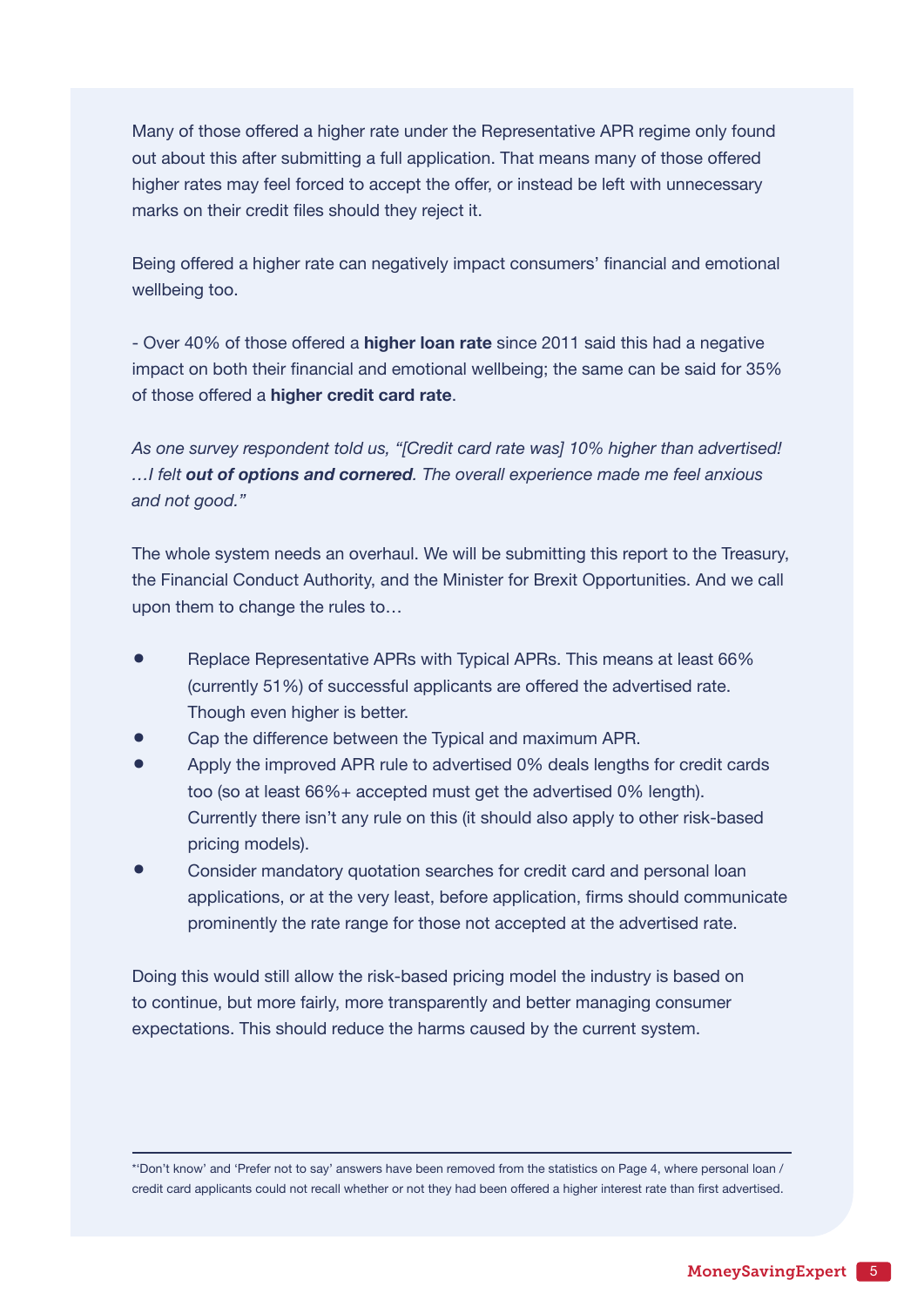# <span id="page-5-0"></span>What are Representative and Typical APRs?

The Annual Percentage Rate (APR) is a calculation that shows the total cost of borrowing, as a percentage, over a year. APRs are advertised alongside consumer credit products such as credit cards or personal loans. Although this is the advertised rate, it is not the rate all successful applicants will be offered:

- **Before 2011, the Typical APR approach was used** This meant that 66% or more of successful applicants for a product would be given the advertised rate.
- **Since 2011, Representative APRs have been used** Under the Representative APR regime, 51% or more of successful applicants for a product must receive the advertised rate.

This 51% minimum was brought in as a result of the EU Consumer Credit Directive which was legislated in 2008. $^2$  The Directive was then transposed into UK law through several pieces of legislation, including the Consumer Credit (Advertisements) Regulations 2010, SI 2010/1012, which came into force in February 2011.

<sup>&</sup>lt;sup>2</sup>Directive 2008/48/EC of The European Parliament and of the Council on credit agreements for consumers and repealing Council Directive 87/102/EEC.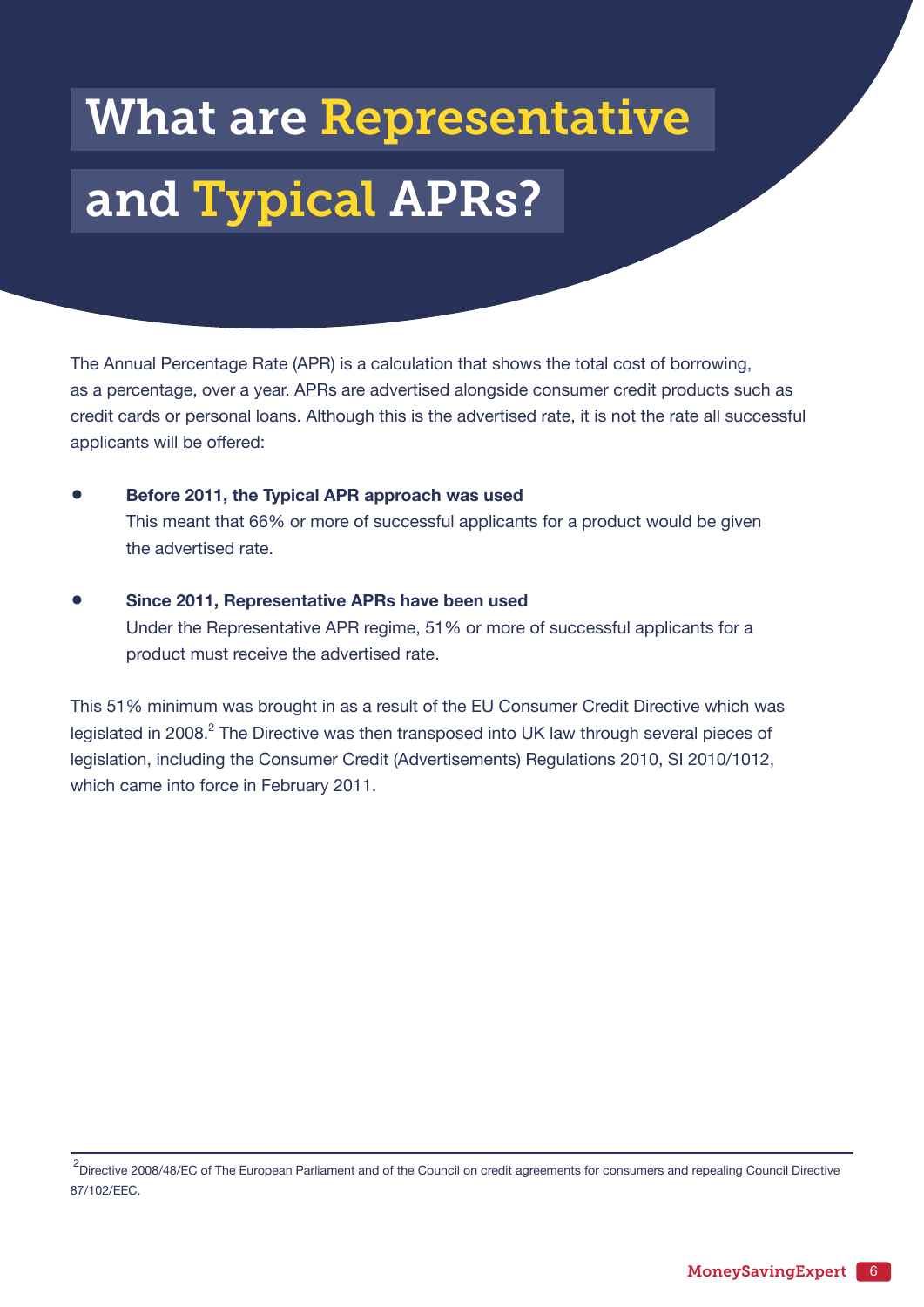## <span id="page-6-0"></span>Problems with

## Representative APRs

### Representative APRs hide the real rate from consumers

When choosing a credit product, a key consideration for consumers is, of course, getting the lowest interest rate available, or at least a competitive rate. To do this, consumers will often compare APRs, for example by using best buy tables, a comparison site or different banks' websites.

But the Representative APR rule means that up to 49% of applicants who apply for a credit product may be offered a worse rate than the one they have seen and applied for. This harms consumers, as it makes it difficult for up to almost half of consumers to compare the rates they would be offered in reality. It also makes it impossible for many potential applicants to accurately determine the cost of credit based solely on the Representative APR.

At its core, the issue is that for up to almost one in two applications, with Representative APRs *what you see is not what you will definitely get*.

Consumers are generally unaware that so many might not get the rate they have seen advertised. A 2018 report by The Centre for Economics and Business Research for Shawbrook Bank found that a majority (57%) of loan applicants were not aware of the specific rule that the Representative APR would be offered to a minimum of only 51% of successful applicants. $^3$ 

In recent years the growth of eligibility calculators (including MSE's) using soft credit searches to provide consumers with an indication of their chance of acceptance has helped. Yet while consumers will often be able to see whether or not they'll be accepted for credit products when using these tools, in most cases they can't be sure of the rate they'll be offered.

 $3$ CEBR, Are consumers being misled by Representative APRs? Research into the UK personal loans market and lenders' use of Representative APR in advertising (2018), p.15. Accessible at <https://www.shawbrook.co.uk/media/1848/apr-campaign-report.pdf> [last accessed 30/3/22].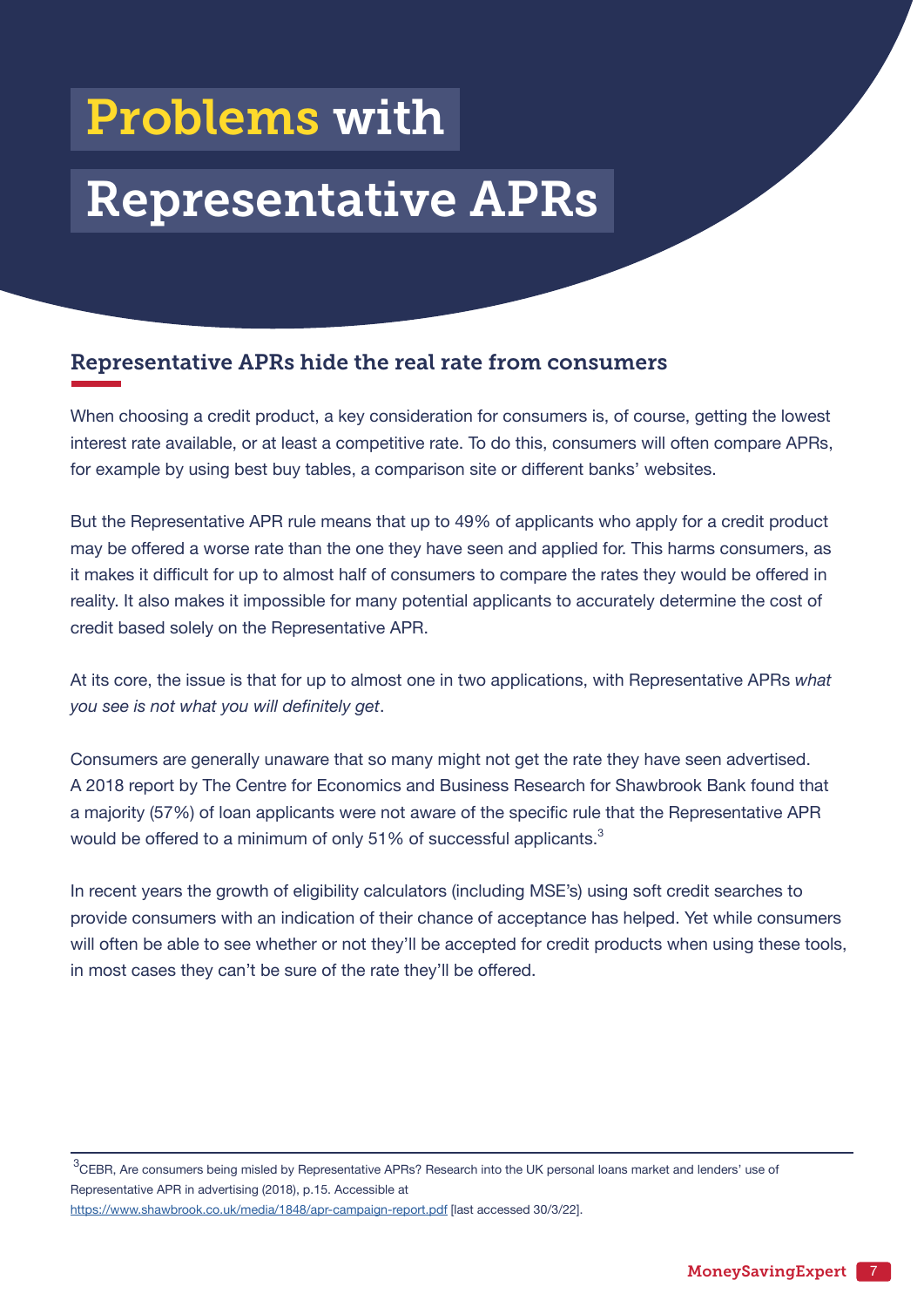In a few rare examples, some firms provide data so that consumers might be pre-approved for a credit card, and a particular rate. Similarly with loans, some products may be offered to consumers at a guaranteed rate. These innovations are helpful for consumers, and they are available on the MSE website (as well as others) for a few lenders, but more needs to be done to fully address the issues arising from Representative APRs. Consumers are often facing opaque choices when deciding which loan or credit card to apply for, and this needs urgent change.

#### **Loan applicant: "It was a way to reel you in"**

*"I took out a Sainsbury's loan. They were offering something along the lines of 2.9% but when it came back it was a higher rate – I questioned it and they stated that the 2.9% was not all applications…* 

*"Felt like it was a way to reel you in and because a credit check had been done felt I had to take the higher rate as didn't want it to affect my rating. If I remember this was also the same for a Nationwide one as well."*

#### *Paul, MSE user*

#### **Credit card applicant: "Annoyed rates are so high"**

*"I did see the interest rate at 12.9 % but when I applied was offered a rate of 34% [for a] Capital One card...*

*"I accepted the rate but only use it when I have to. I am annoyed rates are so high. I would not use it at any one time over £50 for purchases."*

*Anonymous, survey respondent*

#### **Credit card applicant: "It made me feel disappointed"**

*"[Credit card rate was] at least 5% higher… I didn't go for it, and it made me feel disappointed and discriminated against."*

*Anonymous, survey respondent*

#### **Credit card applicant: "I felt like I'd been misled"**

*"Offered rate [for my most recent credit card application] was 5-6% higher than that advertised…*

*"I didn't take the credit card. I felt like I'd been misled and not like a valued customer."*

*Anonymous, survey respondent*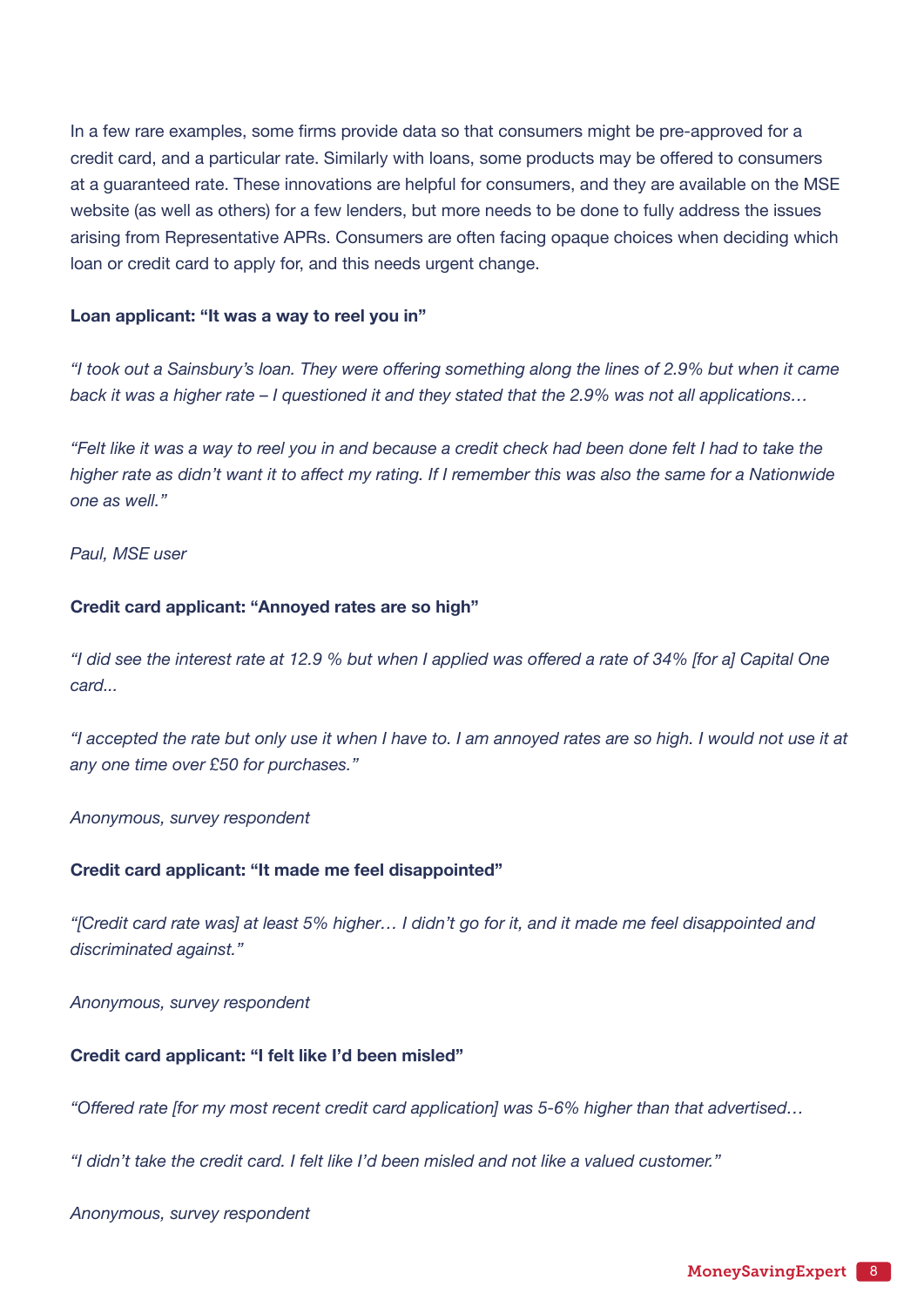### Representative APRs make it harder to shop around, as consumers have to apply to find out their rate – and mark their credit files in the process

As well as a lack of transparency, Representative APRs hinder the ability of consumers to shop around.

Many lenders and card providers will not confirm an applicant's rate until after they have completed a full application, including a hard credit search, and been accepted. If the consumer is then unhappy with the rate offered, they would need to apply elsewhere, which would again potentially result in a hard credit search being recorded on their file. Each full application will have a negative impact on creditworthiness, making it less likely that consumers will be accepted for subsequent applications – or if they are, they could be more likely to be offered a worse rate due to recent applications.

#### **Loan applicant: "Personal loan advertised at 3.4%... Paperwork showed 17%!"**

*"Near perfect credit score, no missed payments on file, lived at house for 22 years, worked for same employer for 23 years, NatWest customer for 10 years.*

*"NatWest personal loan advertised at 3.4%. Conveniently their quote system isn't working so had to put full application in. Paperwork showed 17%!"* 

*Pam, MSE user*

#### **Loan applicant: "It's a lucky dip"**

*"I recently applied for a loan of £15,000 with an advertised rate of 3.3% and did lots of enquiries and was very frustrated that I couldn't find out before a hard search went on my file.*

*"Eventually I took the plunge and with my credit rating being 995 out of 999 and 0 debt I was confident I would get the lower rate.*

*"Sadly I got 7.8% but had no option but to go with the APR offered as the mark was already on my file as a hard search.*

*"I think and feel this is absolutely disgusting as in theory it's a lucky dip when applying and can actually put you in a worse financial situation. The law needs changing on this definitely."*

*Dean, MSE user*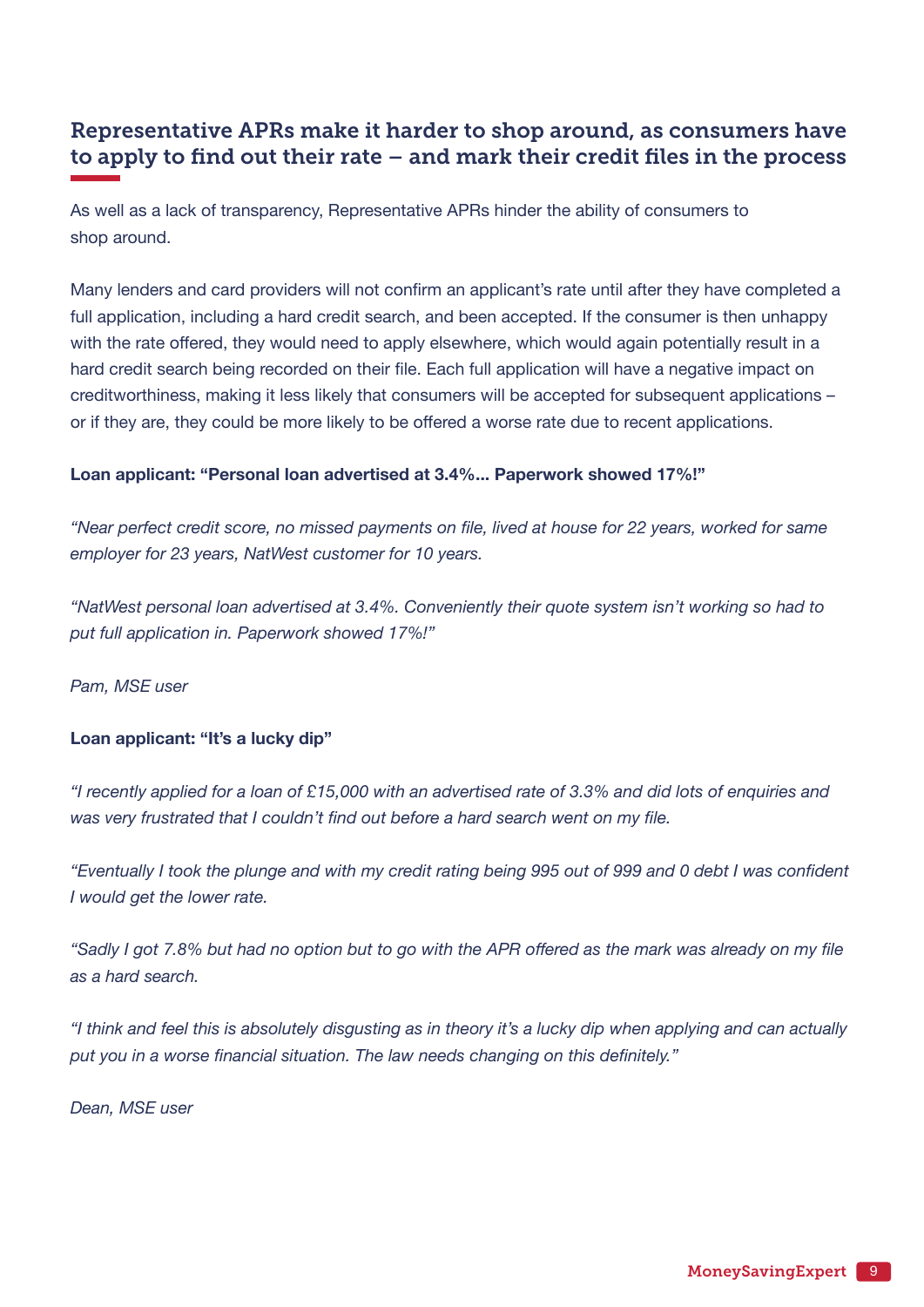#### **Credit card applicant: "A waste of time"**

*"[Credit card rate was] 5% higher [than advertised]…* 

*"I declined the offer. It made me feel it was a waste of time and harmed my credit rating."*

*Anonymous, survey respondent*

#### **Credit card applicant: "They prey on vulnerable people"**

*"It was a roughly 2-3% increase than had been advertised [for the credit card] previously…*

*"It made me feel angry, because they prey on vulnerable people who are looking for a financial solution to their current problem. It is so frustrating. I continued to look for other providers."*

*Anonymous, survey respondent*

### APRs are currently uncapped relative to the advertised, Representative rate

For most consumer credit products, there is no cap on the APR that can be charged. This means that when successful applicants are not offered the headline rate, they could be offered one much, much higher.

As an example, if a major high street bank has a Representative APR of 2.8% for a personal loan, but offers a maximum APR of 39.9% for that product, this could add hundreds of pounds to the monthly repayment. In reality, the likelihood is that the applicant will simply reject the loan, leaving an unnecessarily marked credit file.

The Representative APRs system means that up to 49% of successful applicants are in this position. Under a Typical APR system, this would fall, but still affect 34% of successful applicants without additional protection measures.

#### **Loan applicant: "I cancelled the application"**

*"I had seen on the MoneySavingExpert Credit Club that I had a guaranteed APR of 9.9% with Zopa, and a 95% chance of a 3.4% APR with Admiral. I applied for the 3.4% loan and they offered 18.9% even though my credit score was showing in the high 800s.*

*"I cancelled the application and went with Zopa in the end, but I still had the hard search which I wouldn't have accepted if I knew they were going to offer such a poor loan rate."*

*Stacy, MSE user*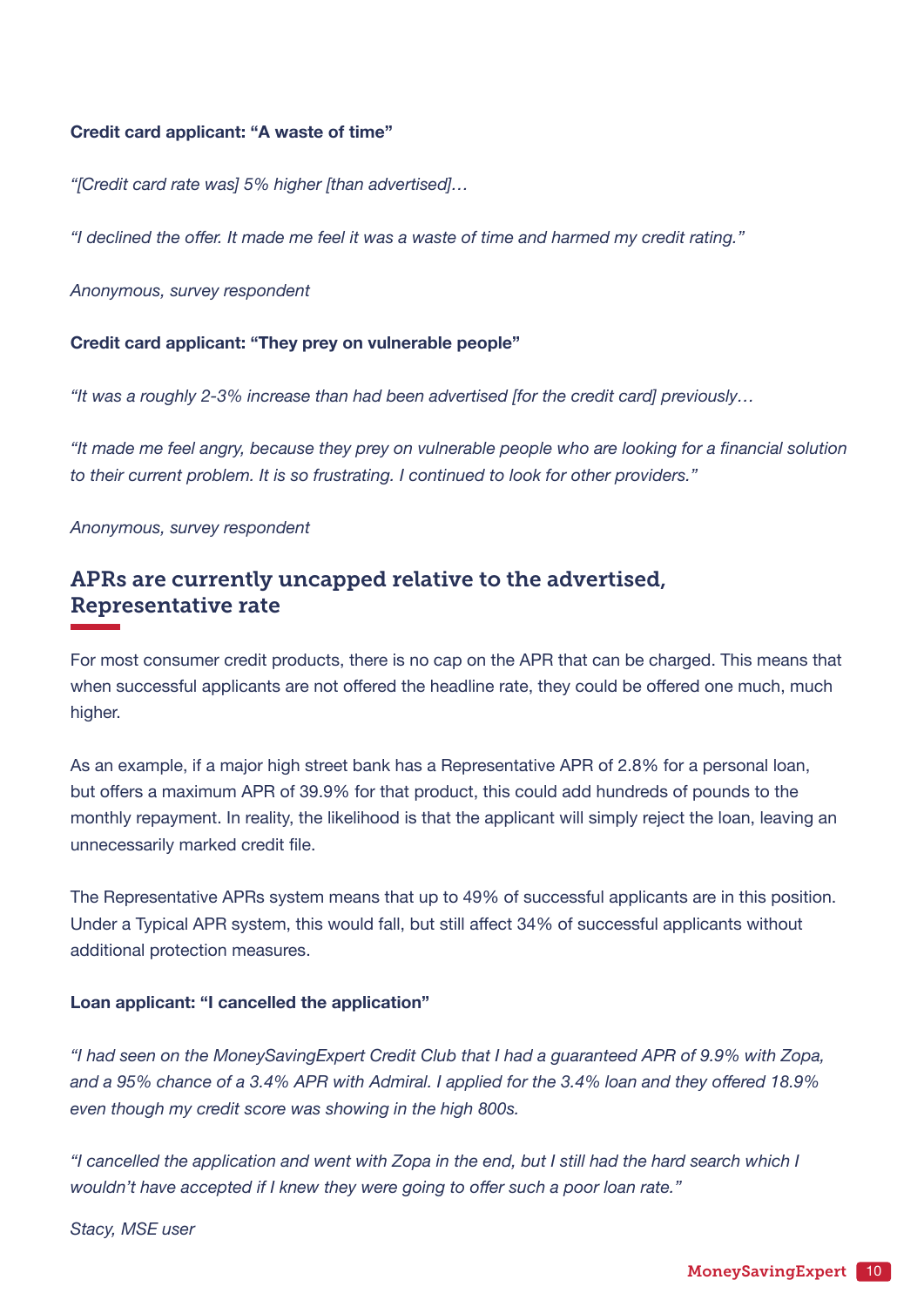## <span id="page-10-0"></span>Consumer experiences with

## Representative APRs

Nationally representative polling results

MoneySavingExpert commissioned YouGov Plc to run two nationally representative surveys each of 2000+ GB adults, from 28-29 September and 2-3 November 2021.<sup>4</sup>

The total sample sizes for these separate surveys were 2,113 and 2,065 GB adults respectively. All figures, unless otherwise stated, are from YouGov Plc. The surveys were carried out online. The figures have been weighted and are representative of all GB adults (aged 18+).

Key findings for personal loans and credit cards are below.

### For personal loans

- **Being offered a higher personal loan rate than advertised is widespread**<br>O ln the last three years two in five (40%<sup>5</sup>) **personal loan applicants** who
- o In the last three years, two in five (40%<sup>5</sup>) **personal loan applicants** who know the details of their experiences have been offered a higher interest rate at some point in the application journey compared to what was first advertised, at least once.
	- As it stands under the Representative APR rule, up to 49% of successful credit applicants may be offered a worse rate than the one they have seen and applied for. Although some of the two in five personal loan applicants mentioned above may not have followed up on their application after being offered a higher interest rate, these figures show that the reality could be getting close to this maximum figure of 49%.

<sup>&</sup>lt;sup>4</sup>Methodology: The surveys were conducted using an online interview administered to members of the YouGov Plc UK panel of 800,000+ individuals who have agreed to take part in surveys. Emails are sent to panellists selected at random from the base sample. The email invites them to take part in a survey and provides a generic survey link. Once a panel member clicks on the link they are sent to the survey that they are most required for, according to the sample definition and quotas. (The sample definition could be "GB adult population" or a subset such as "GB adult females"). Invitations to surveys don't expire and respondents can be sent to any available survey. The responding sample is weighted to the profile of the sample definition to provide a representative reporting sample. The profile is normally derived from census data or, if not available from the census, from industry accepted data.

<sup>5</sup> Figure excludes personal loan applicants selecting "Don't know" or "Prefer not to say" when asked: "Have you ever been offered a higher interest rate compared to what was advertised for any personal loan you have applied for [during the last 3 years]?"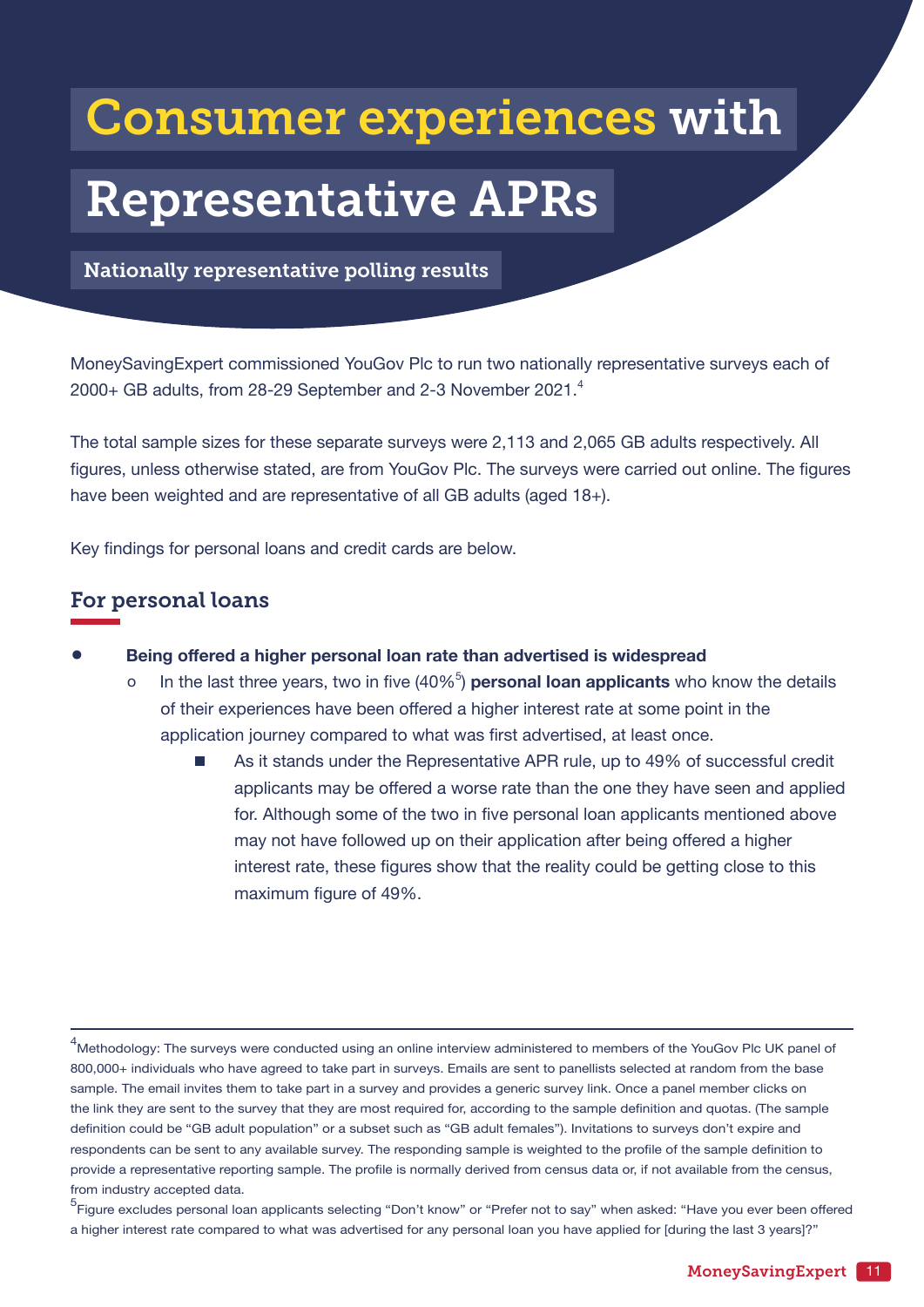- **Many borrowers find out about the rate rise late in the application process**<br>  $\alpha$  A third (32%) of those offered a bigher loan rate since the Benresentative All
	- A third (32%) of those offered a higher loan rate since the Representative APR rule came in said that this happened after they had submitted a full application, but before accepting the product.

## **Borrowers see big rate increases**<br>0 When offered a bigher rate for

When offered a higher rate, for 30% it increased by up to half, for 12% it increased by at least half (but didn't double); and for 12% the rate **doubled or more**.

#### • **Many borrowers take the higher rate**

- 28% of personal loan applicants took the higher rate when they were offered it, 14% took out a different personal loan, and 11% respectively used another form of credit or gave up and didn't take any borrowing actions.<sup>6</sup>
- **Being offered <sup>a</sup> higher personal loan rate negatively affects consumers' financial and emotional wellbeing**
	- o This problem doesn't impact everyone equally 34% of those who had been offered a higher rate said that it didn't have an impact on their financial wellbeing, and 40% said it hadn't affected their emotional wellbeing, however:
	- o Over two in five (43%) say that being offered a higher rate had a negative impact on their **financial wellbeing**. 27% said that being offered a higher rate had a fairly negative impact on their **financial wellbeing**, and for 16% this was a very negative impact.
	- o When asked about the impact on **emotional wellbeing**, 23% said that being offered a higher rate had a fairly negative impact, while for 18%, this was a very negative impact. The net negative response is 41%.

### For credit cards

- **•** Being offered a higher credit card rate than advertised is widespread o ln the last three years, almost three in ten  $(28\%)^7$  credit card applical
- o In the last three years, almost three in ten (28%7 ) **credit card applicants** who know the details of their experiences have been offered a higher interest rate at some point in the application journey compared to what was first advertised, at least once.

 $^6$ Respondents were asked "...Which ONE, if any, of the following best describes the MAIN action you took as a result of being offered a higher rate than you'd expected?" and given a series of answer options, of which the most likely to be selected are shown here.

<sup>&</sup>lt;sup>7</sup> Figure excludes credit card applicants selecting "Don't know" or "Prefer not to say" when asked: "Have you ever been offered a higher interest rate compared to what was advertised for any credit card you have applied for [during the last 3 years]?"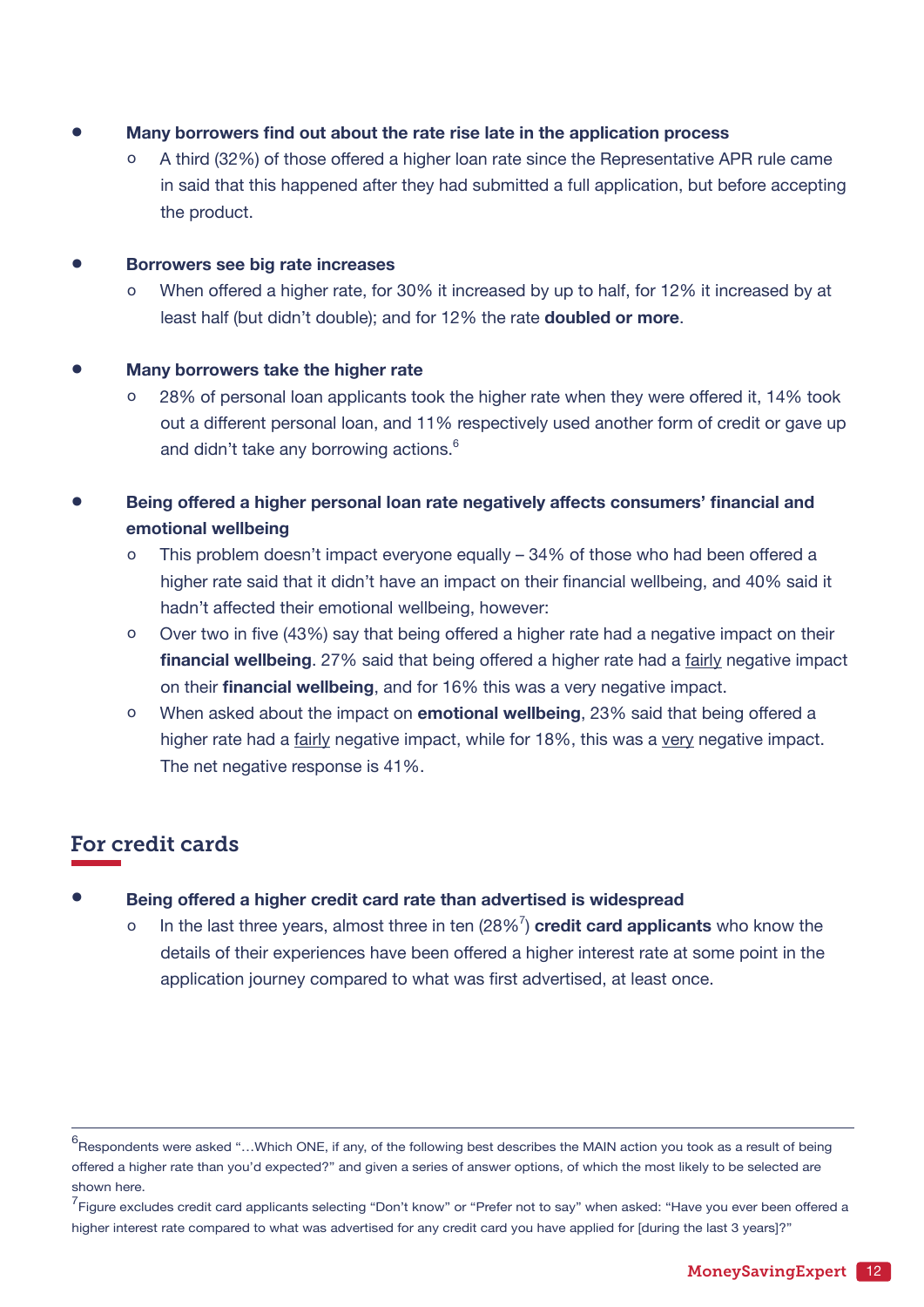- **Many applicants are told about the rise after an eligibility check or full application**<br>o For almost a quarter (23%) of those offered a higher credit card rate since the
	- For almost a quarter (23%) of those offered a higher credit card rate since the Representative APR rule came in, this was after an eligibility check; for 21% it was after submitting a full application.
- **Rate rises are significant**
	- 19% said it was by up to half; 13% said it was more than half, but not double, and 9% said that the rate more than doubled.

## • **<sup>A</sup> large minority take the higher rate when it's offered**

- 23% took the higher rate, 17% took a different card and 16% gave up.
- **Being offered <sup>a</sup> higher credit card rate negatively affects consumers' financial and emotional wellbeing**
	- o This problem doesn't adversely affect everyone 39% of those who had been offered a higher rate said that it didn't have an impact on their financial wellbeing, and 41% said it hadn't affected their emotional wellbeing, however:
	- o Over a third (35%) said that being offered a higher rate had a negative impact on their **financial wellbeing**. A significant 20% said that being offered a higher rate had a fairly negative impact on their financial wellbeing, and for 15% this was a very negative impact.
	- o When asked about the impact on **emotional wellbeing**, a significant 20% also said that being offered a higher rate had a fairly negative impact, and for another 15% this was also a very negative impact. The net negative response is 35% again.

#### *One survey respondent described his distress like this:*

*"This has happened with several credit card companies… The interest at the time of opening the account was around 5% higher than the advertised rate…*

*"Felt distraught and depressed that companies like to take advantage of the poor, sick and disabled. I have several disabilities and have been treated unfairly and differently all my life."*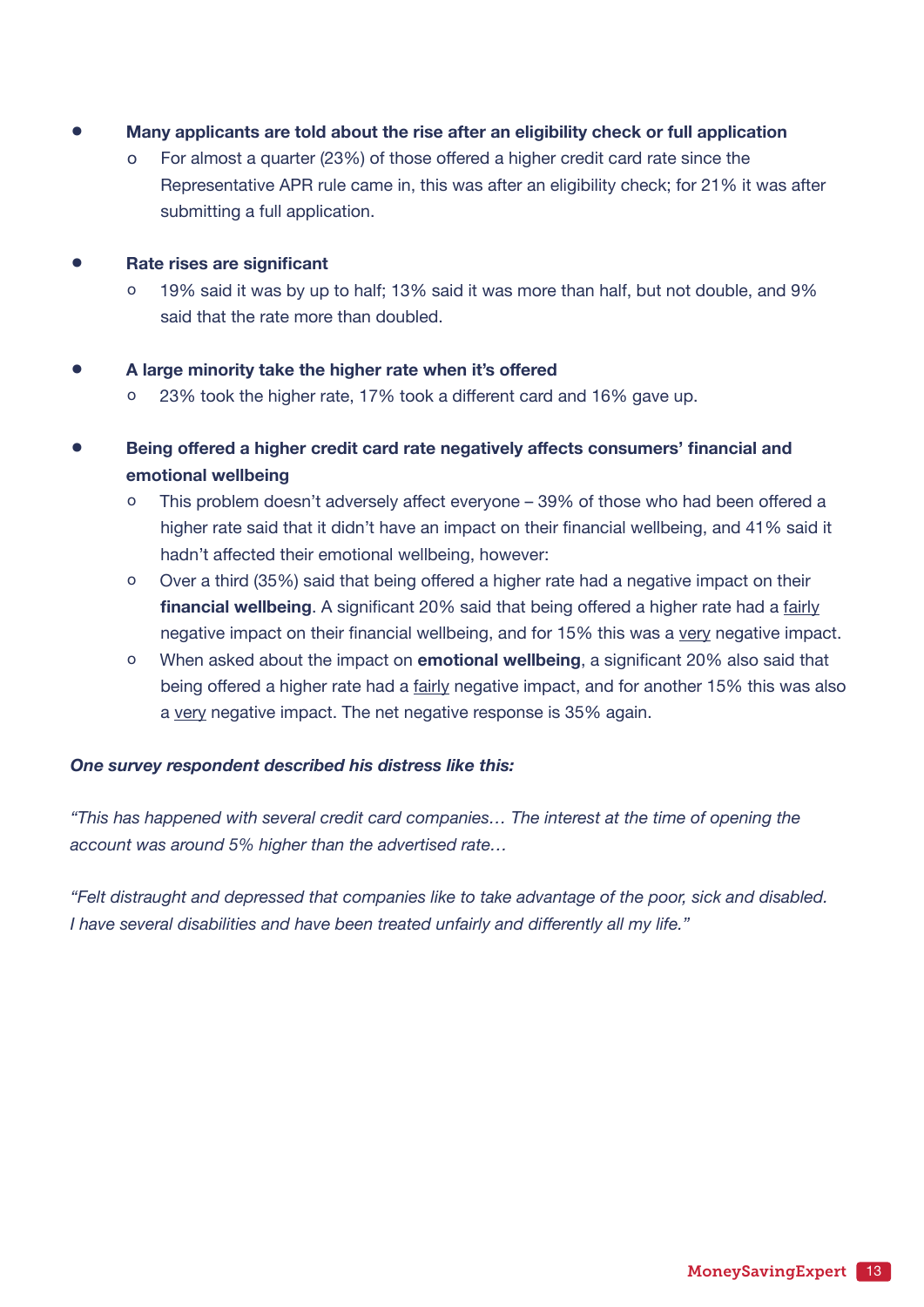## <span id="page-13-0"></span>Recommendations:

# the changes needed

The Financial Conduct Authority (FCA) and HM Treasury (HMT) should use their powers to address the harms identified in this paper. We encourage the FCA and HMT to work together to find the best route forward for implementing this suite of reforms.

### **1. Replace Representative APRs with Typical APRs – as a bare minimum, or go even stronger**

The case is clear. When choosing which product to apply for, it's unreasonable that up to 49% of consumers applying for a product could get a rate they didn't expect. Consumers deserve a reasonable degree of certainty of a product's APR before they make an application.

The replacement of Representative APRs with Typical APRs would increase transparency, and mean a more reasonable proportion of consumers would get the rate that they expect.

Mandating that a larger proportion of applicants than 66% is given the advertised rate would boost consumer protection even further, so the best consumer outcome would be above this level. However, we anticipate industry pushback against such a move, probably on the grounds of interference with risk-based pricing. Taking that into consideration, we believe a return to the previous levels used before 2011 should be the bare minimum.

#### *How this change can happen*

Representative APRs were brought in as a result of an EU Directive, and the UK is now able to alter this requirement on firms. The FCA should consider changes to the Consumer Credit sourcebook (CONC) that would bring this change into effect, or alternatively HMT could consider how best to implement these changes as part of its response to the FCA's Review of retained provisions of the Consumer Credit Act.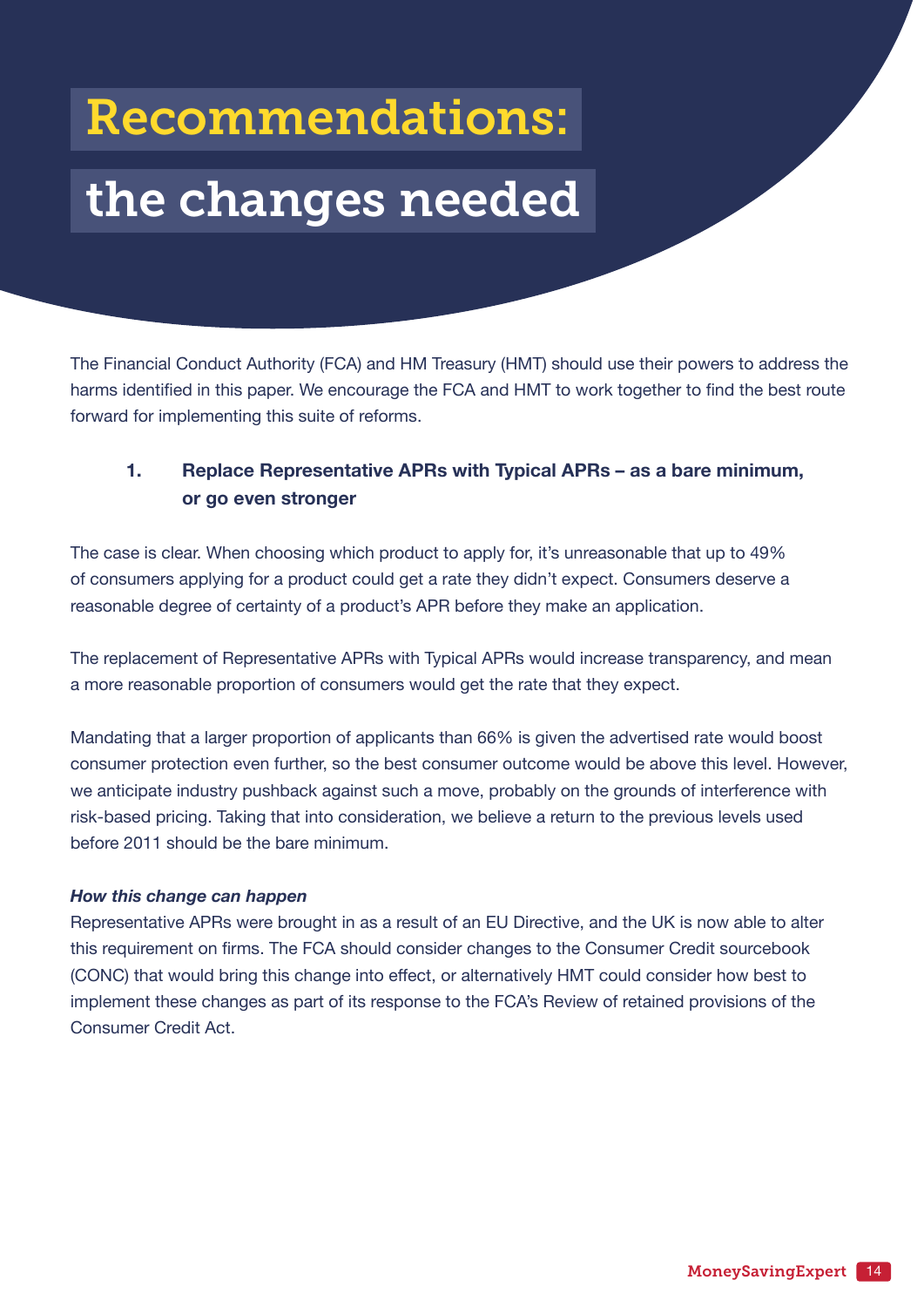#### **2. A relative cap on maximum APRs**

It is unreasonable that consumers can apply for credit cards or loans and be offered a rate that is dramatically higher than the Representative APR, as there is currently no cap on most products.

A sensible cap on the maximum APR offered, in proportion to the product's Typical APR, should be applied to consumer credit products. This should be done in conjunction with the reintroduction of Typical APRs – or an even higher threshold of successful applicants being offered the advertised rate – and would have the effect of increasing price transparency for those who are not offered the Typical rate. The maximum APR should be advertised prominently.

#### *How this change can happen*

A cap on the maximum APR compared to the Typical APR could be implemented by the FCA, and we call on the regulator to investigate how a cap can be appropriately introduced.

### **3. Mandate firms to disclose the average proportion of successful applicants who don't get the advertised APR, and by how much**

To position consumers to make better-informed decisions before they apply, alongside the Typical (or higher) APR, firms should be required to disclose the average proportion of successful applicants that are not offered the advertised APR, and the average APR offered to them. This would help to demonstrate the likelihood of not getting the advertised rate, and the outcome of that.

There are different ways of achieving this, but also some considerations to be made when deciding the methodology. For example, the information would need to be workable and meaningful while still allowing firms to introduce new products, and to vary the rates of existing products over time.

A possible example of how this could be done:

• *Typically, 70% of successful applicants for this product will get the advertised rate, while the remaining 30% could be charged more and be offered an average rate of 7.9%.*

#### *How this change can happen:*

A disclosure remedy such as this could be implemented by the FCA, and MSE strongly encourages the regulator to consider how it might do this to better protect consumers.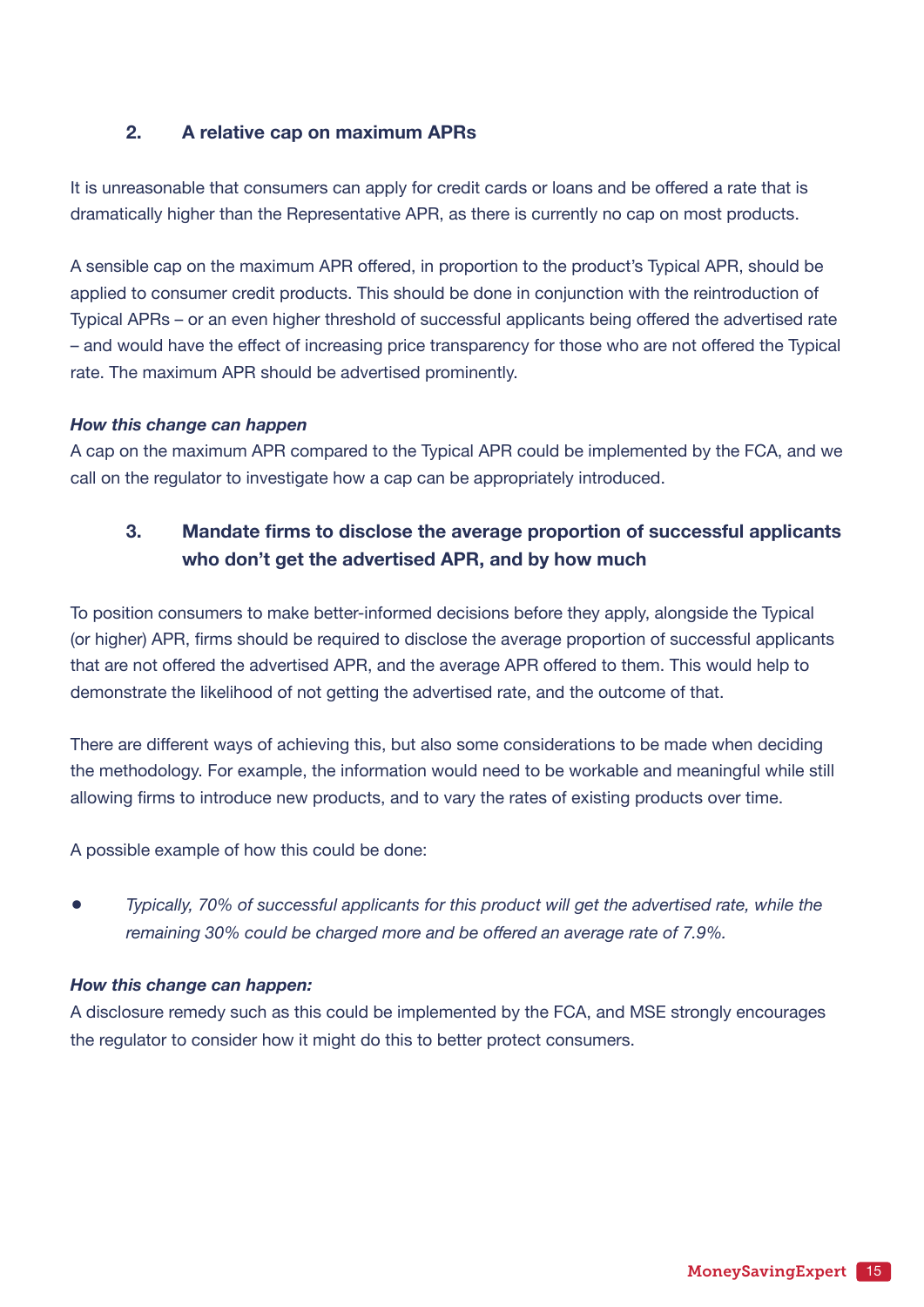#### **4. Apply the improved APR rule to advertised 0% deals for credit cards**

A large part of the credit card market operates around 0% introductory deals, where borrowers are offered interest-free use of the card for spending, balance transfers and/or money transfers for a specified amount of time.

But many successful applicants will ultimately be offered a shorter period than they had seen advertised, and hoped for. There are currently no rules in place here. The APR rule should apply here too – so the same proportion of applicants who get the advertised rate, also have to receive the introductory deal.

Similar rules should apply to any other advertised elements of debt which use rate-for-risk pricing.

#### *How this change can happen*

The FCA has the power to address this recommendation and apply the improved APR rule to advertised 0% deals for credit cards through changes to its rules. MSE urges the regulator to make this move.

### **5. Consider how to increase the usage of quotation searches to offer an expected APR**

Quotation searches are currently sometimes used to offer consumers guaranteed acceptance for a product, if a full application confirms the information provided.

In the FCA handbook, CONC.2.4.3G says "A firm undertaking a credit reference search should not leave evidence of an application on a credit file where a customer is not yet ready to apply. Where practicable, firms should facilitate customers shopping around for credit by offering a 'quotation search' facility".<sup>8</sup>

Taking this a step further and mandating the use of quotation searches to tell consumers the expected APR before a full application is submitted would empower consumers to make much more informed credit decisions. At the moment this only happens where the lender does so voluntarily.

If firms are not required to tell applicants an expected APR before application, then at the very least, they should prominently communicate the rate range for those not accepted at the advertised rate.

<sup>&</sup>lt;sub>8</sub><br>Financial Conduct Authority, FCA Handbook: CONC 2.4 Credit references: conduct of business: lenders and owners.

Accessible at <https://www.handbook.fca.org.uk/handbook/CONC/2/4.html?date=2019-09-01&timeline=True> [last accessed 30/3/22].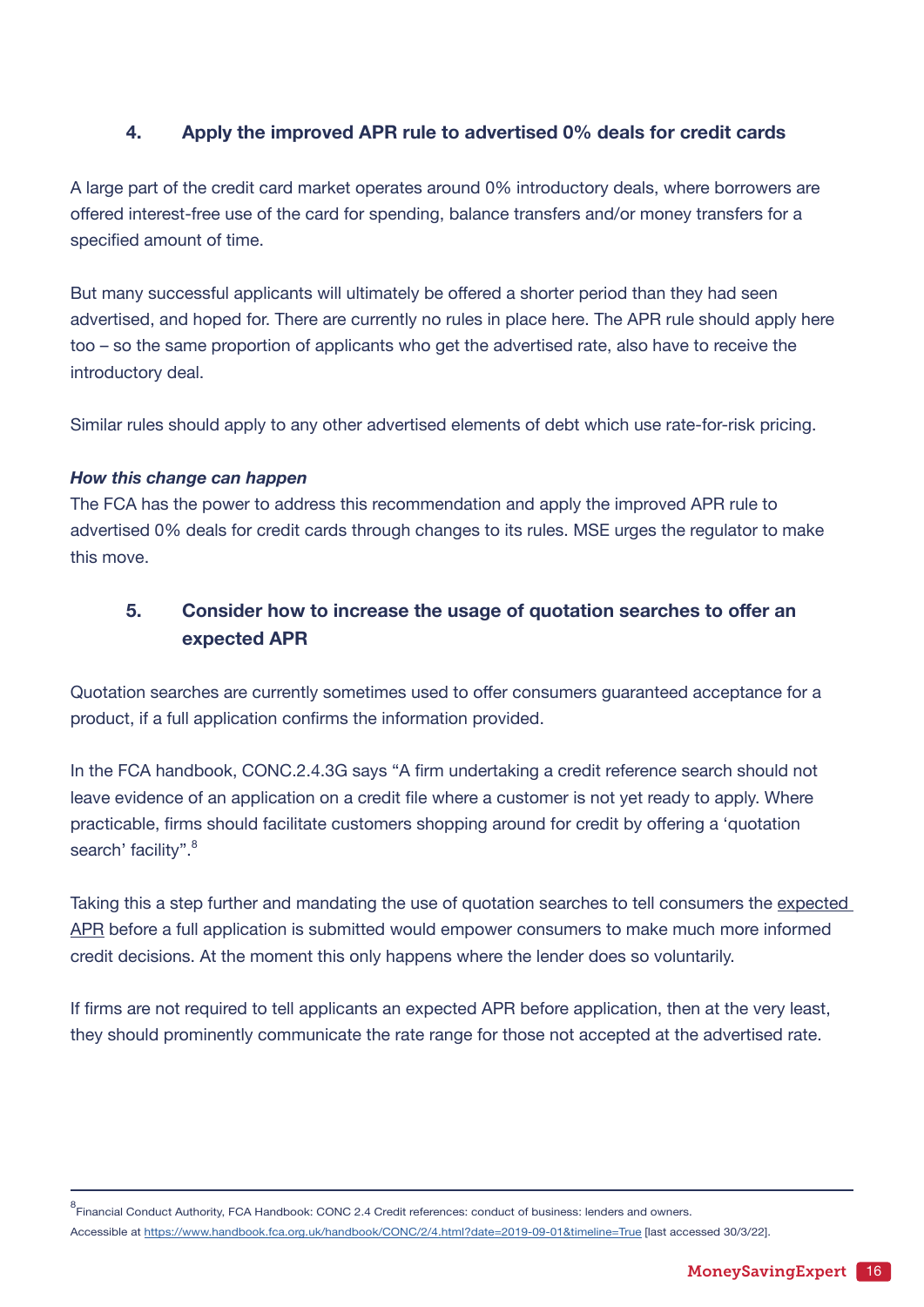Information revealed by a full application may still mean that lenders decide to offer a higher APR, but if this is the case, the consumer protection backstop should always be the relative cap described in Recommendation 2.

We note that, while the majority of lenders already use credit reference agencies, consideration would need to be made to those that do not.

#### *How this change can happen*

While some firms currently carry out quotation searches to offer an expected APR when making a credit offer, this approach is not consistent. We urge the FCA to investigate solutions that could mandate quotation searches for this purpose, and mean that consumers would not need a hard credit search to be conducted in order to know the APR they would be offered.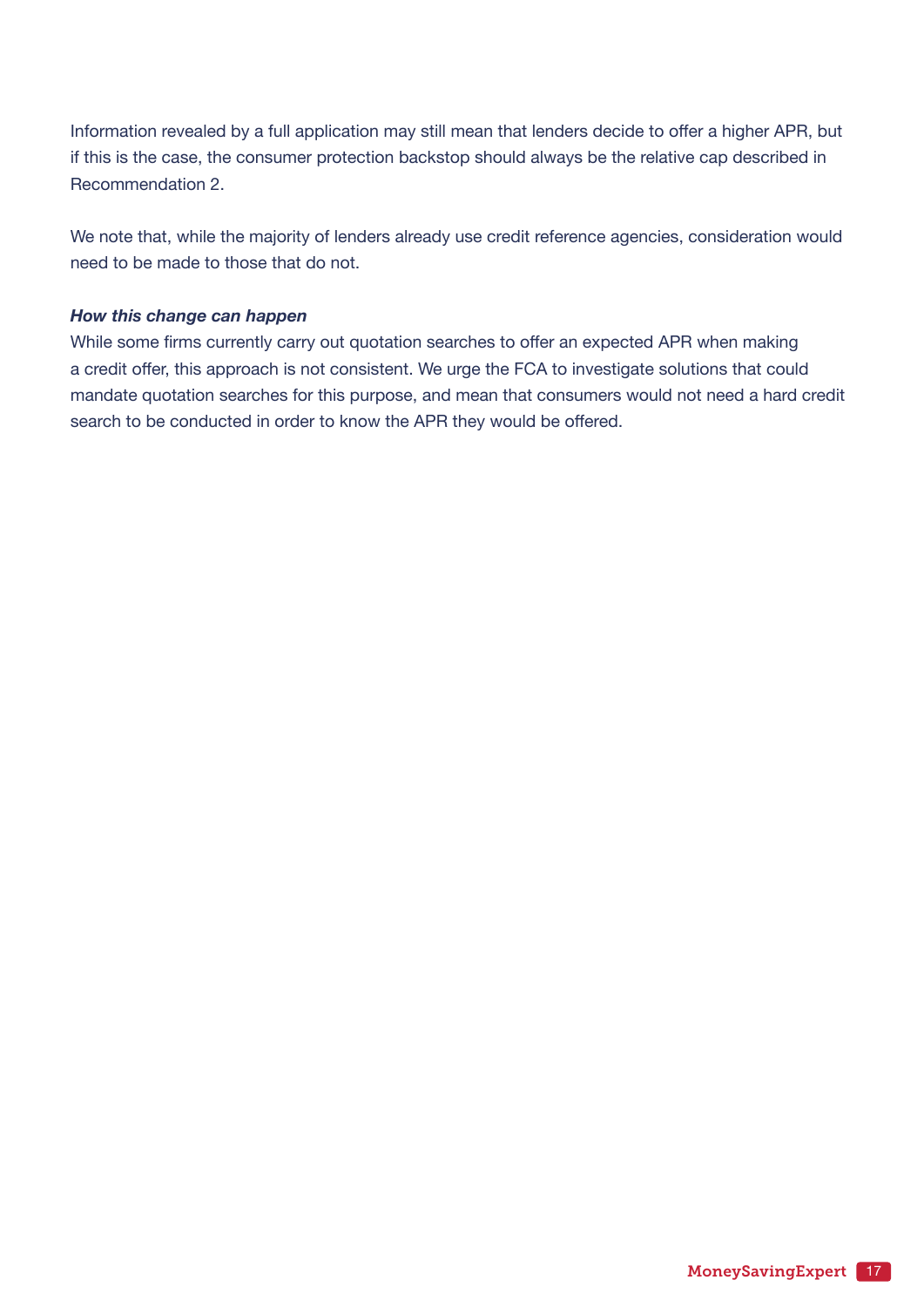## <span id="page-17-0"></span>Conclusion

The UK is able to alter the rules around Representative APRs, and Typical APRs could and should be brought back, as a bare minimum.

But MSE believes we should aim higher. Setting the minimum proportion of applicants who are offered a more expensive rate at a level above 66% would provide even stronger consumer protection.

Alongside this, changes to the mechanics of the Typical APRs system could make the system easier to understand, and empower consumers to make more informed decisions.

We call on the FCA, with support from HMT, to find the best avenue for the speedy implementation of these recommendations.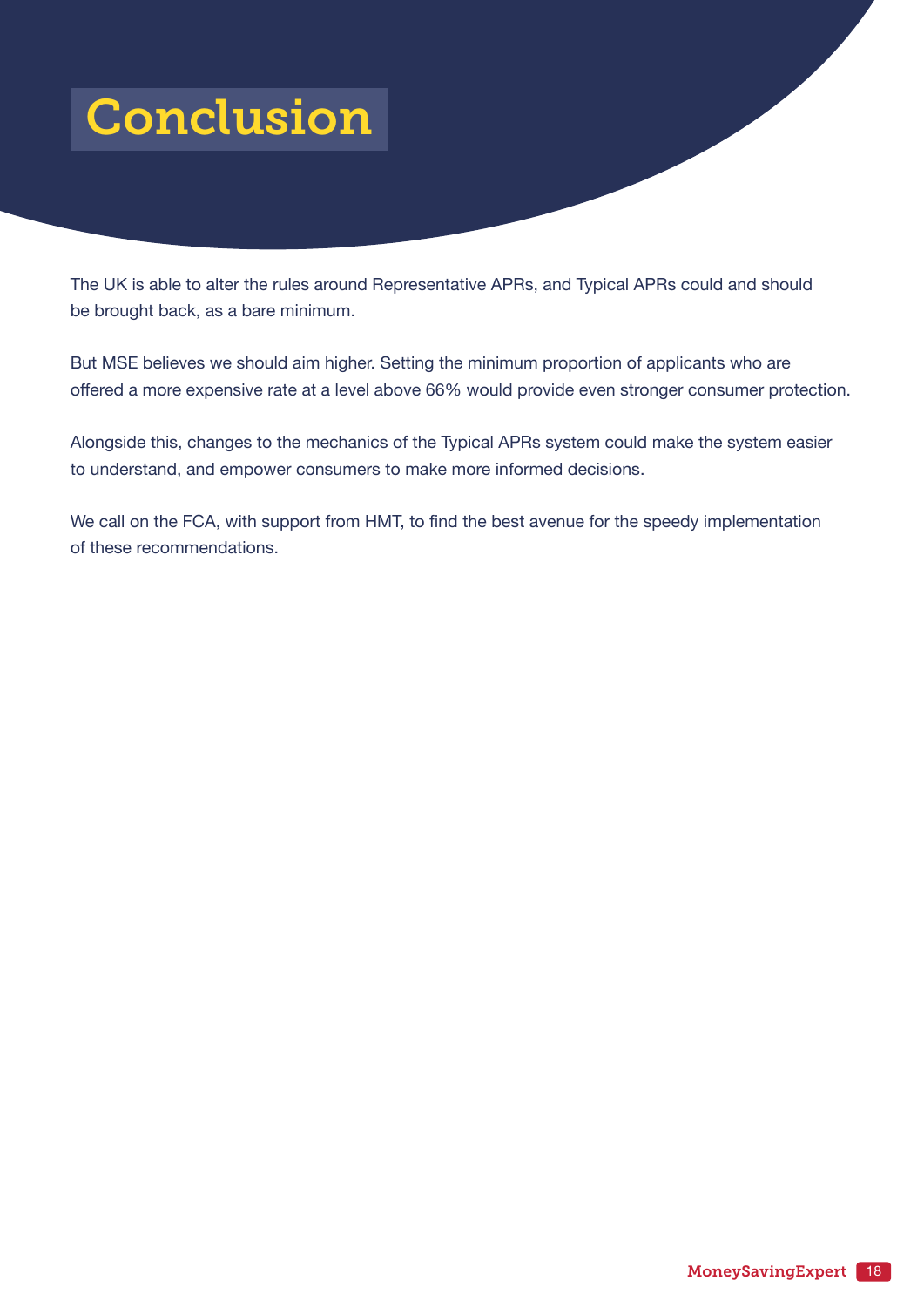## <span id="page-18-0"></span>Annex: further consumer

## case studies

*Loan applicant: "I didn't want to keep applying for loans at low rates which then come out at a higher rate"*

*"A couple of days ago I applied for personal loan for home improvements. The advertised rate with cahoot / Santander was 2.8%. When I used the loan calculator this worked out to just over £205 a month which was something I was happy with. I applied for this loan and within five minutes the return response was that I had been accepted, however the rate was 8.9% making the payment £236.25 a month.*

*"Maybe naively I didn't realise this is what would happen. I then began to worry that this would've affected my credit rating. I called Santander to ask the reason why it did this to which I was advised it all depended on your credit scores, ratings etc as to what the rate would be. I have a high credit rating, no other loans or credit card debt and as my mortgage was with Santander, I was shocked that I was offered an 8.9% rate. They suggested I contacted Experian to find out more. I asked was I able to reduce the loan I had applied for to bring it down to the amount of £200 should I need to. I was advised this is not possible and I would have to apply again.* 

*"I then tried to call Experian which was impossible to get through to.* 

*"Next I called HSBC which is who I bank with. I spoke to the advisor to see if they could help on understanding how to apply for a loan and get the lower advertised rate. They advised that they weren't allowed to do this. I explained to them how nervous I was that I'd already applied to Santander and that it was going to affect my credit score as it would leave a footprint and I didn't want to keep applying for loans at low rates which then come out at a higher rate. I'd been advised this could've been anything between the 2.8% advertised and 24.9%.*

*"Nervously I went through the loan application on the HSBC banking app. The advertised rate was 3.3% – worrying that I wouldn't be able to get a low rate I applied for £11,000. Luckily for me this loan was agreed at the 3.3% rate and the money was in my bank within seconds…"*

*Sheree, MSE user*